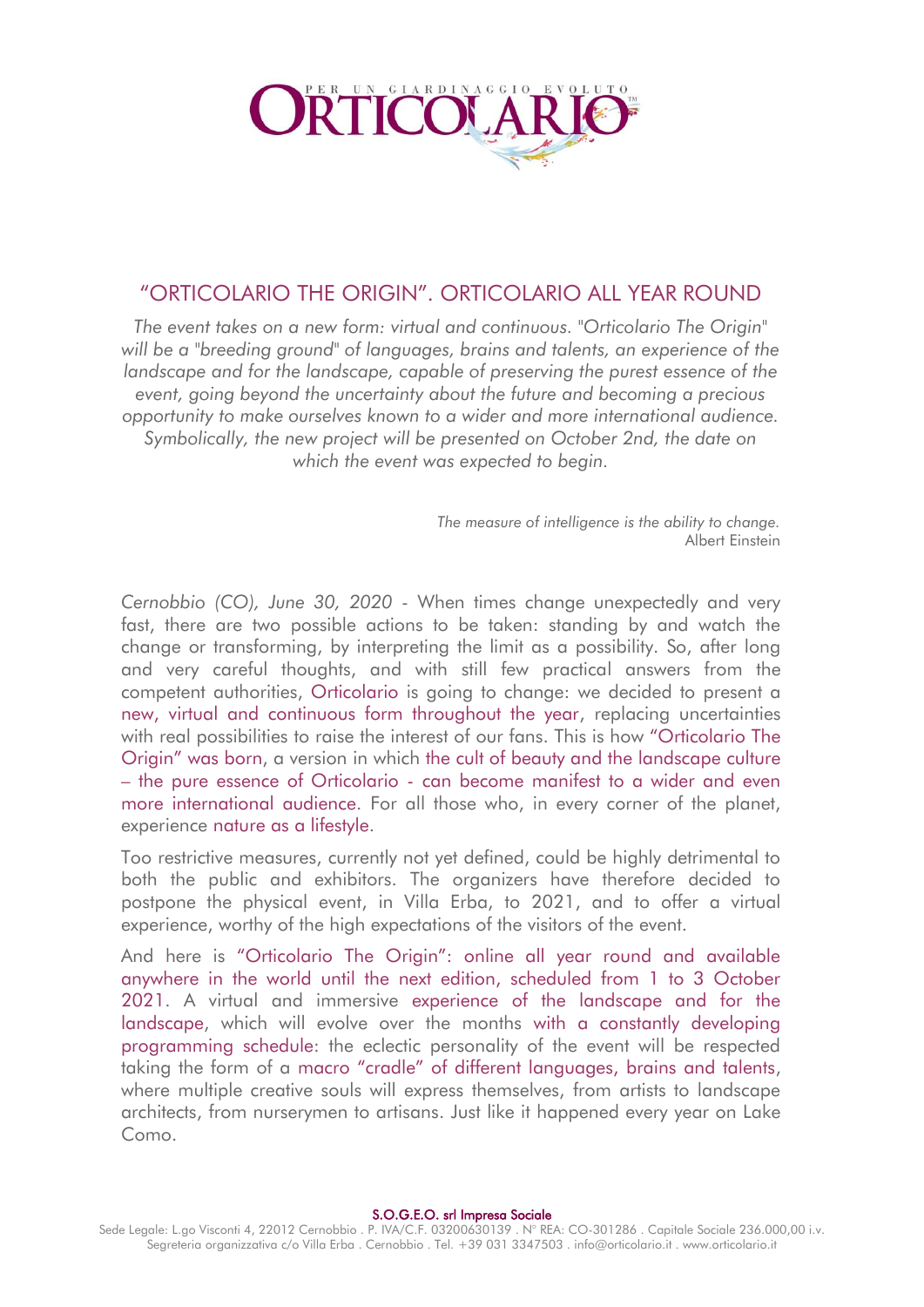*"As an ancient Chinese proverb says: 'When the winds of change blow, some people build walls and others build windmills'* – states Moritz Mantero, President of Orticolario. – *We never thought we would have to postpone the twelfth edition to 2021, but not being sure to be able to organize it in respect of our exhibitors and visitors, as well as our supporters, with a heavy heart we were forced to make this choice. Now we will enthusiastically build 'Orticolario The Origin', our windmill that, following the tradition of Orticolario, will respect our aesthetic standards and contents".*

Symbolically it has been chosen to present the new project on October 2nd, the starting date of the 2020 edition, keeping as a common thread "Seduction" and Maple, the theme and the plant of Orticolario 2020.

## ABOUT ORTICOLARIO

Orticolario, now in its twelfth edition, is the cultural event dedicated to those for whom nature is a lifestyle. Scene of the event will be the botanical park of Villa Erba in Cernobbio (CO), a nineteenth-century manor house overlooking the shores of Lake Como, the summer residence of the director Luchino Visconti. Essence of Orticolario: the theme gardens set up in the park, inspired by the theme of the year and selected through the International Competition "Creative Spaces". Title of the 2020 edition is "Hypnotic", the theme is "Seduction", while the protagonist plant is the Maple. The event, which in 2019 reached almost 30,000 visitors, is enriched by a wide offer of rare, unusual and collectible plants, artistic craftsmanship and design with more than 290 rigorously selected exhibitors, a dense calendar of meetings and numerous educationalcreative workshops for children, as well as performances, film screenings in the dungeons of the Villa Antica and floral shows. At the centre of the exhibition there is art, which is able to go beyond and break down the borders between inside and outside. During the three day event funds will be raised and donated to Larian associations involved in social issues.

This year, due to the health emergency, the event will become "Orticolario The Origin": a new virtual and continuous form, but always and in any case a "breeding ground" of languages, brains and talents, an experience of the landscape and for the landscape . Hence, Orticolario all year round, accessible by a wider and more international audience. And the starting numbers of the new project are more than generous: in 2019 the orticolario.it website registered about 347,000 page viewed, the social media (between Facebook and Instagram) exceeded 22,000 followers, the YouTube channel obtained almost 105,000 views, while the newsletter has over 17,700 subscribers.